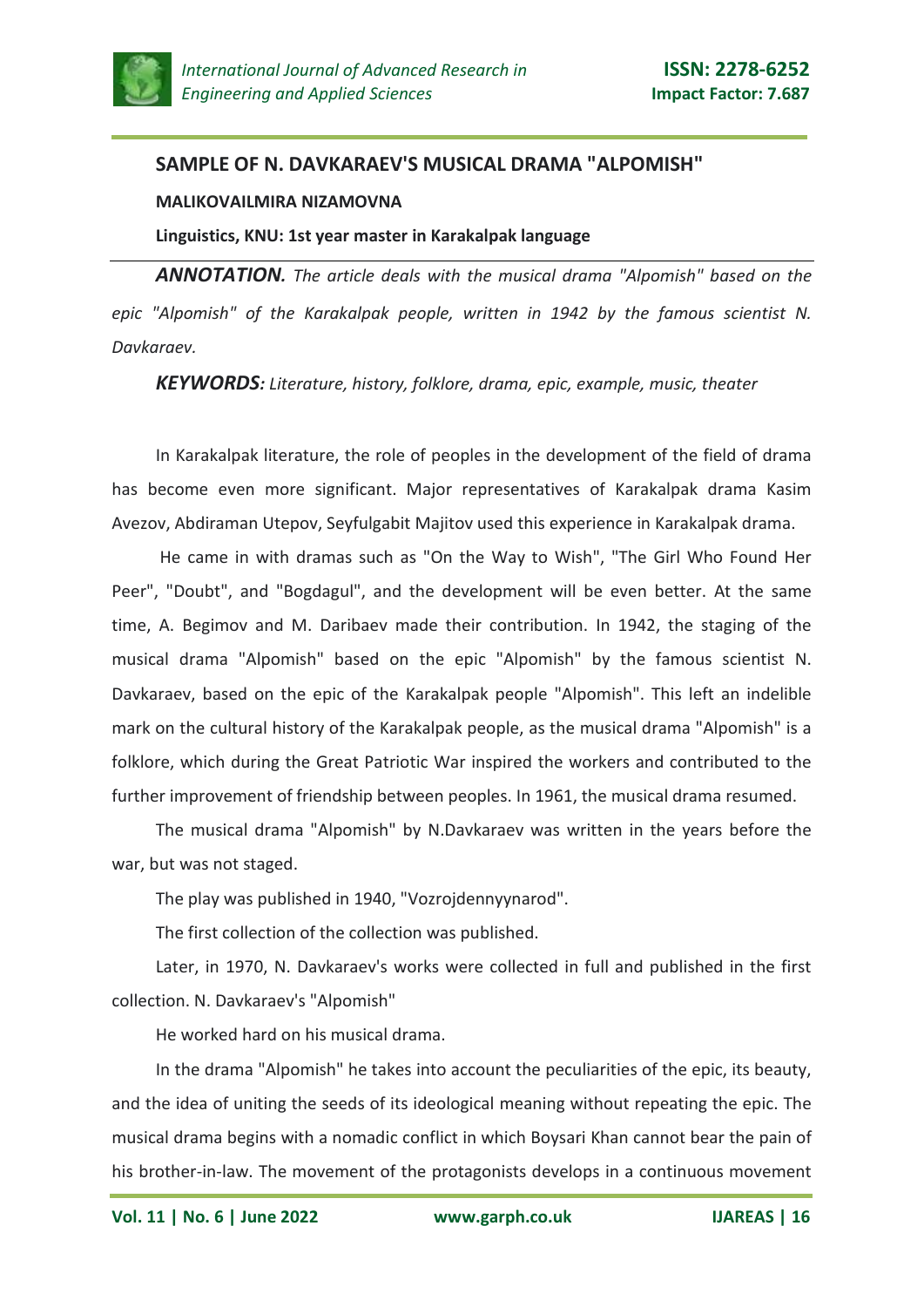

around this conflict. Based on the plot of the author's dramatic work, it clearly shows the importance of the unity of the protagonist and the conflict. The reunion of Alpomish's descendants, his rescue of his father and mother from the sufferings of Taychikhan, and his search for his beloved wife Barchinoy are realistically portrayed as defending the country. Alpomish drama consists of 4 acts, 8 paintings. The drama begins with the opposition of the oppressed people to the plight of the land of the rimsingBoysari. The author does not describe the story so effectively in this epic, because in the musical drama Boysari's displacement, resistance, is widely described, and the girls 'and boys' game "Aykulash" takes place.

We see that craftsmanship enriches folklore with folklore.

For example:

Guys; -Aykulashaykulash

Open your arms to the moon

Girls: What else do you need besides the moon?

Baysari's addition to the epic Alpomish, which is the symbol of Gulbarchin's veil in the musical theater, is unknown to Alpomish.

The events of Toychikhan's land take their place in the musical theater, and the image of Ayim, who does not appear in the epic, is provided. For example, the agreement on Alpomish's death in a drunken state, the feasts after coups in Toychikhan's country, Alpomish's overthrow, and Karajon's link. When the bride brought samples of Karakalpak folk tunes, for example, the bride's greetings were recited. The Karakalpak people have completed one of their programs, which is to greet the bride.

In conclusion, N. Davkaraev made an unforgettable stamp on Karakalpak drama, taking into account the interdependence of literature and folklore, based on this musicaldramatic work.

## **REFERENCES:**

- 1. K.Maqsetov.Folklore and literature. Karakalpakstan.1975
- 2. N. Davkaraev. Complete collection of works. Karakalpakstan.1975y